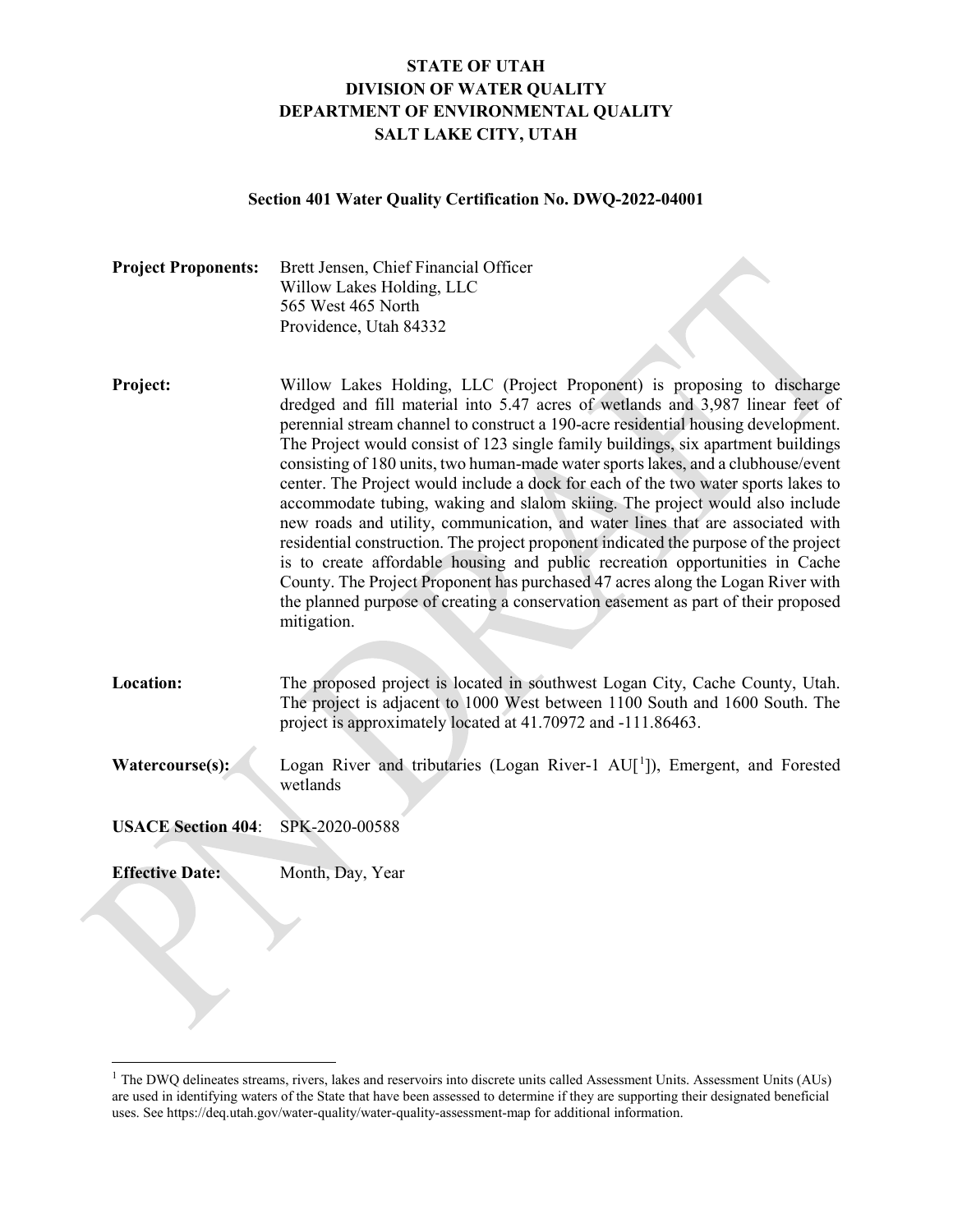# **Table of Contents**

- I. [Definitions](#page-2-0) 3
- II. [Acronyms](#page-2-1) 3
- III. [Executive Summary](#page-3-0) 4
- IV. [Background](#page-3-1) 4
- V. [Aquatic Resource Impacts](#page-4-0) 5
- VI. [Certification Conditions](#page-6-0) 7
- VII. [Condition Justification and Citation](#page-7-0) 8
- VIII. [Disclaimers](#page-11-0) 12
- IX. [Public Notice and Comments](#page-12-0) 13
- X. [Water Quality Certification](#page-12-1) 13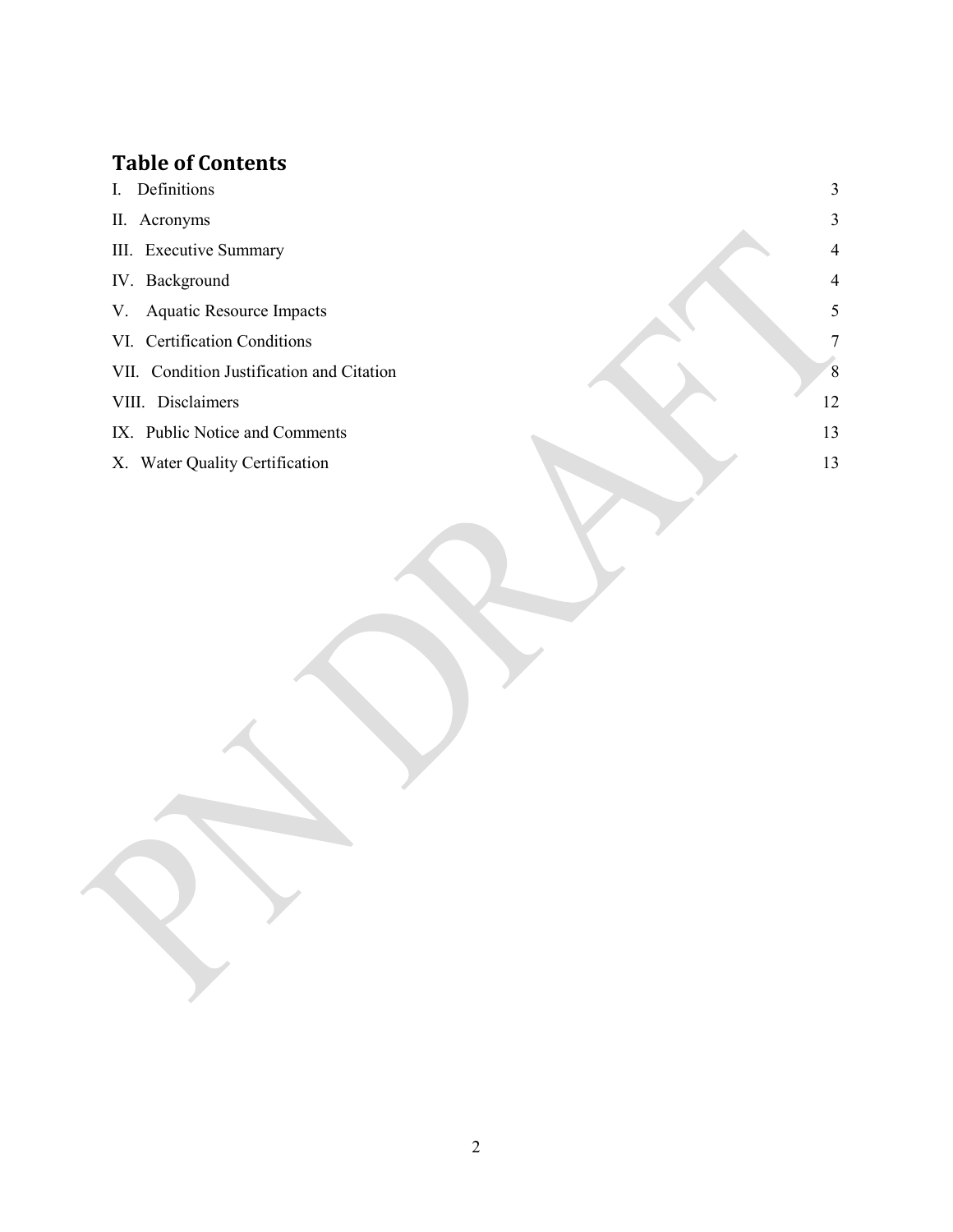# <span id="page-2-0"></span>**I. Definitions**

- A. Designated Beneficial Uses means a water's present most reasonable uses, grouped by use classes to protect the uses against controllable pollution. Beneficial uses designated within each class are described in Utah Administrative Code (UAC) R317-2-6 and waterbodies beneficial uses can be found in UAC R317-2-13. For the purposes of this document, the term "designated beneficial uses" will be used to describe all uses required to be protected by Utah water quality standards and antidegradation policy.
- B. Blue Ribbon Fishery: status administered by the Utah Division of Wildlife Resources and the Blue Ribbon Advisory Council that indicates the waterbody has high quality in the following attributes: fishing, outdoor experience, fish habitat, and economic benefits.
- C. Beneficial Use Classes are how waters of the state are grouped and classified to protect against controllable pollution the beneficial uses designated within each class. UAC R317-2-6.
- D. Designated Beneficial Uses means a water's present most reasonable uses, grouped by use classes to protect the uses against controllable pollution. Beneficial uses designated within each class are described in Utah Administrative Code (UAC) R317-2-6 and waterbodies beneficial uses can be found in UAC R317-2-13.
- E. Level II Antidegradation Review (ADR) is conducted to ensure that water quality degradation is necessary and that the proposed activity is documented to be both economically and socially important. Level II ADRs are required for any activity that's impacts are not considered temporary and limited and is likely to result in degradation of water quality.
- F. Project Proponent "means the applicant for license or permit or entity seeking certification." 40 CFR §121.1.
- G. Total Maximum Daily Load (TMDL) "means the maximum amount of a particular pollutant that a waterbody can receive and still meet state water quality standards, and an allocation of that amount to the pollutant's sources." UAC R317-1-1
- H. Waters of the United States (WOTUS) means waterbodies subject to the provisions of the Clean Water Act.
- I. 303(d) list is a state's list of impaired and threatened waters, including but not limited to; streams, lakes, and reservoirs adopted to implement the Clean Water Act Section 303(d).

### <span id="page-2-1"></span>**II. Acronyms**

AU – Assessment Unit BMPs – Best Management Practices CFR – Code of Federal Regulations CWA – Clean Water Act DEQ – Utah Department of Environmental Quality DWQ – Utah Division of Water Quality EPA – Environmental Protection Agency  $mg/L$  – milligrams per liter MS4 – Municipal Separate Storm Sewer System NOI – Notice of Intent NTU – Nephelometric Turbidity Units PEM – palustrine emergent PFO-palustrine forested SWPPP – stormwater pollution prevention plan TMDL – Total Maximum Daily Load UAC – Utah Administrative Code UNT- Unnamed Tributary UPDES – Utah Pollutant Discharge Elimination System USACE – U.S. Army Corps of Engineers WQC – Water Quality Certification WQS – Utah Water Quality Standards WOTUS – Waters of the United States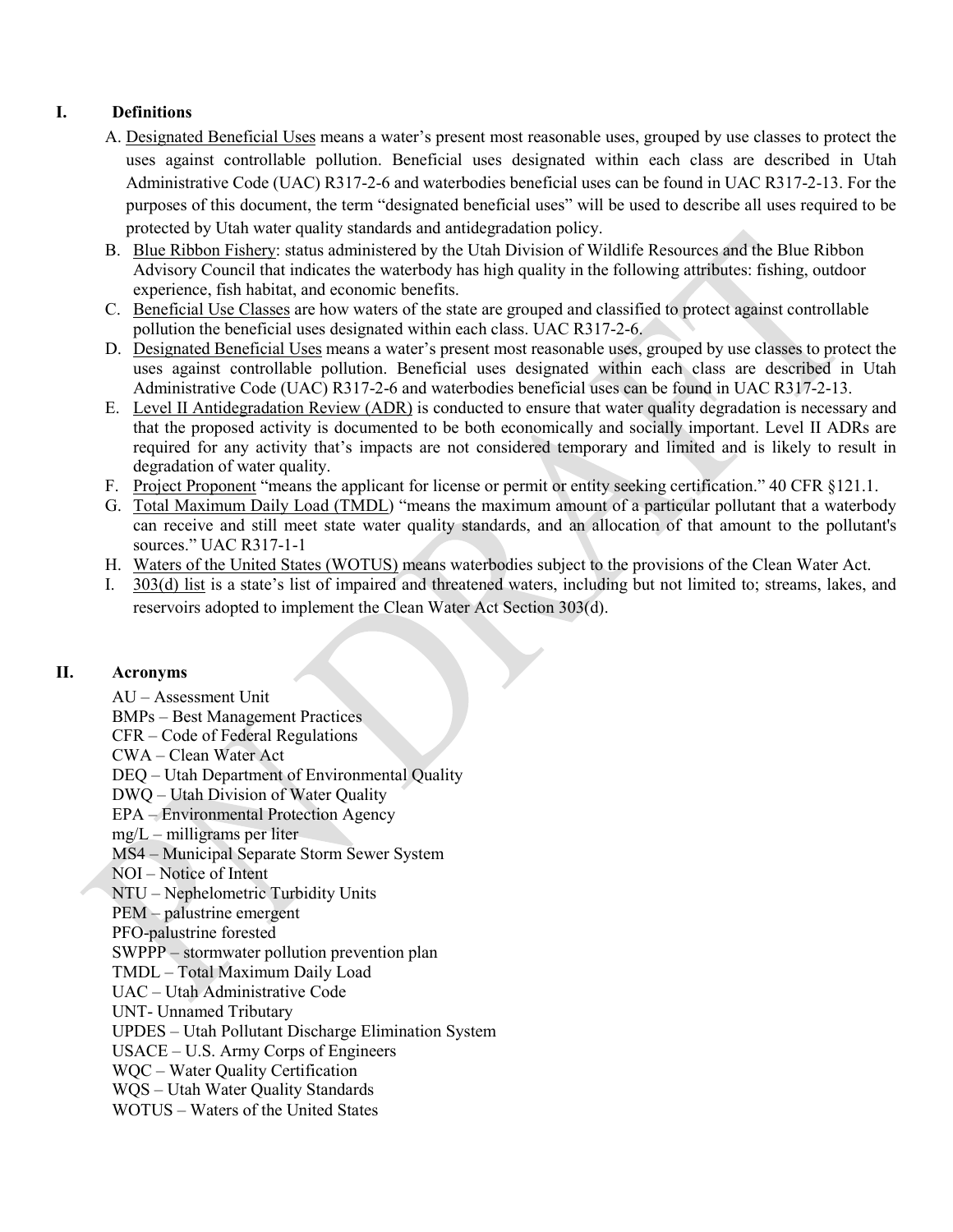#### <span id="page-3-0"></span>**III. Executive Summary**

Pursuant to Section 401 of the CWA 33 U.S.C. Section 1251 et seq., the DWQ grants Water Quality Certification (Certification) to Willow Lakes Holding, LLC for the proposed Willow Lakes Residential Project (Project) in Logan, Cache County, Utah. Certification is subject to the conditions outlined in this document and adherence to any U.S. Army Corps of Engineers (USACE) Section 404 Permit Conditions. The conditions outlined in this Certification are necessary to assure compliance with effluent limitations, monitoring requirements, and/or other applicable laws and regulations adopted for state primacy of the CWA. Condition justification and appropriate citations of Federal and State laws that authorize the condition, as required by 30 CFR Part 121.7, can be found in the section immediately following the conditions.

DWQ's conditions are based on and are necessary to comply with applicable state rules. Specifically, the following Utah rules represent overarching considerations that require the conditions outlined by this document to apply to the USACE Section 404 Permit: Utah's rules promulgating standards of quality for waters of the State affirm "*it shall be unlawful and a violation of these rules for any person to discharge or place any wastes or other substances in such manner as may interfere with designated uses protected by assigned classes or to cause any of the applicable standards to be violated*" UAC R317-2-7.1.a. Additionally, "*all actions to control waste discharges under these rules shall be modified as necessary to protect downstream designated uses*" UAC R317-2-8. As stated in UAC R317-15-6.1 the Director will ordinarily consider whether the proposed discharge "*impairs the designated beneficial use classifications (e.g., aquatic life, drinking water, recreation) in Section R317-2-6*" UAC R317-15- 6.1.A.1., "*exceeds water quality criteria, either narrative or numeric, in Section R317-2-7*" UAC R317-15-6.1A.2. or "*fails to meet the antidegradation (ADR) requirements of Section R317-2-7*" UAC R317-15-6.1.A.3.

The DWQ attended a joint pre-application meeting with the project proponent on July 15, 2021. Nathan Jones of SWCA submitted a Section 401 Water Quality Certification application on the project proponent's behalf on April 1, 2022. On April 4, 2022, the DWQ notified the project proponent via meeting that the application was incomplete and requested additional information that was needed for a complete application. The DWQ requested the additional information be submitted within thirty (30) days of the notification. On April 4, 2022, the DWQ received the additional information requested and the application was determined to be complete.

On April 6, 2022, the U.S. Supreme Court issued a stay of the October 2021 order by the U.S. District Court for the Northern District of California that vacated EPA's 2020 Clean Water Act Section 401 Certification Rule. On April 26, 2022, Nathan Jones of SWCA was notified via email that the 2020 Rule would apply to the projects Certification Decision based on guidance issued by the EPA. The DWQ provided details on what was required for a formal Certification Request and how to initiate that request. The applicant has not submitted a formal Certification Request at this time, but it is anticipated that the reasonable period to make a certifying decision will be 90 days. The DWQ will work to issue the Certification within 90 days of the receipt date of the complete application (July 3, 2022). However, the reasonable period of time does not commence until a complete certification request is received.

#### <span id="page-3-1"></span>**IV. Background**

The Project Proponent proposes to construct a residential housing development in Logan City, Utah. The project proponent indicated that the purpose of this project is to relieve a shortage in affordable housing in Cache County as well as provide public recreational areas. The project will consist of approximately 123 single-family buildings, six apartment buildings containing an estimated 180 units, two human-made water sports lakes, and a clubhouse/event center. There will be a boat dock constructed in each of the two human-made lakes. The project area is located on 190 acres of private undeveloped agricultural land, which is currently used for livestock grazing.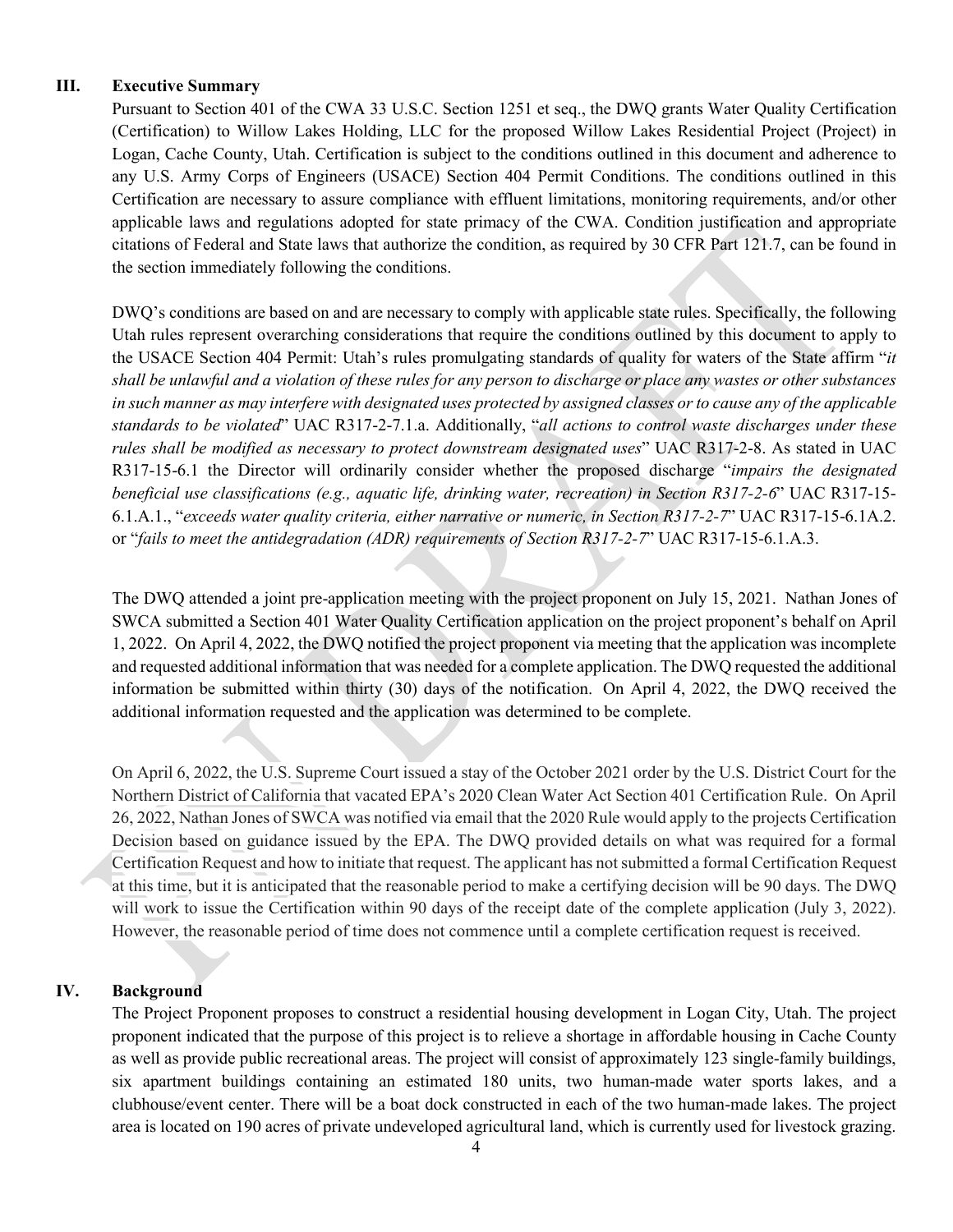The project area is surrounded by existing residential development, SR 252, industrial development, and other undeveloped agricultural land. The Logan River runs south and southwest of the project area with the Little Logan River to the north and northwest. Clusters of trees and other vegetation line the river corridor near the project area.

The project area contains approximately 26.96 acres of palustrine emergent marsh wetlands (PEM), 0.18 acre of fen wetlands, 1.18 acres of wet meadow wetlands, 3.34 acres of palustrine forested wetlands (PFO), 0.08 acre of scrub shrub wetlands, and 18,054 linear feet of perennial channel. The project would permanently impact 5.47 acres of PEM and PFO wetlands and approximately 3.987.28 linear feet of the perennial channels located onsite. The perennial channels proposed to be impacted onsite include unnamed tributaries (UNT) to the Logan River. The project proponent indicated that Best Management Practices (BMPs) would be utilized to minimize temporary impacts to the remaining onsite wetlands and perennial channels.

The project proponent indicated that temporary impacts to WOTUS would be minimized through project design, construction scheduling, and avoidance and mitigation measures. Site grading will occur in intervals to prevent erosion, allow for revegetation, allow for relocation of sensitive resources, and will provide time for additional threatened and endangered species surveys and aquatic resource protections. The Project Proponent plans to maintain and utilize vegetative buffers throughout the project. All stormwater runoff will be contained within the two onsite water sport lakes and will minimize any sedimentation and nutrient loading during construction and operation of the facilities. The lakes are designed to have no outlet and losses from evaporation and infiltration will reduce any discharges. The retention basin system will be maintained by the established homeowner's association (HOA). An emergency outfall to the Logan River for the lake system will be constructed on the northwest side of the western sports lake for extreme precipitation events. An additional 47 acres along the Logan River has been purchased by the Project Proponent with plans to place this area into a conservation easement as part of the mitigation plan. The 47 acres are not located with the project area. According to the Project Proponent it is anticipated that the project will require a mitigation ratio of 3:1. The Project Proponent is currently developing plans for additional mitigation.

#### <span id="page-4-0"></span>**V. Aquatic Resource Impacts**

All Waters of the State of Utah (defined in UAC R317-1-1) are protected from pollutant discharges that affect water quality by narrative standards (see UAC R317-2-7.2); broadly, discharges should not become offensive or cause undesirable conditions in human health effects or aquatic life. In addition, some particularly sensitive classes of water are further protected from deleterious effects of specific pollutants by application of numeric criteria to designated beneficial uses of that waterbody. Listed below are the water features, grouped by AUs, impacted by the Project, their associated designated beneficial uses (see UAC R317-2-6 and UAC R317-2-13) and any impairments:

- A. Logan River and tributaries: Logan River-1 AU [Logan River and tributaries (including Little Logan River and UNTs onsite)]
	- 1. Beneficial Use Designations
		- a. Class 2B: Protected for infrequent primary contact recreation. Also protected for secondary contact recreation where there is a low likelihood of ingestion of water or a low degree of bodily contact with the water. Examples include, but are not limited to, wading, hunting, and fishing.
		- b. Class 3A: Protected for cold water species of game fish and other cold-water aquatic life, including the necessary aquatic organisms in their food chain.
		- c. Class 3D: Protected for waterfowl, shore birds and other water-oriented wildlife not included in Classes 3A, 3B, or 3C, including the necessary aquatic organisms in their food chain.
		- d. Class 4: Protected for agricultural uses including irrigation of crops and stock watering.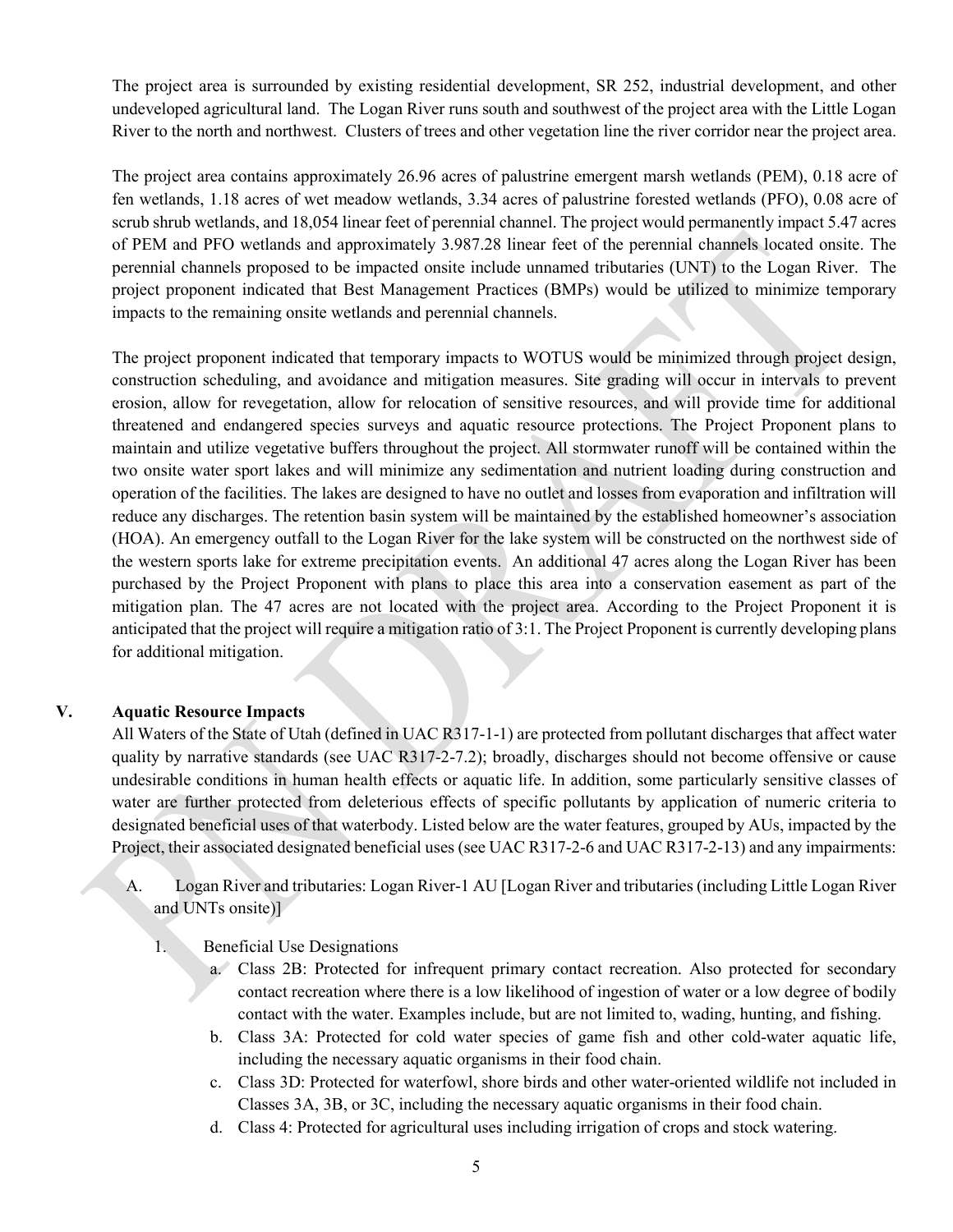2. Impairments and Total Maximum Daily Loads (TMDLs)

Results from the current water quality assessment, as documented in Utah's 2022 Integrated Report  $[2]$  $[2]$  $[2]$ , indicate that the water quality of the Logan River-1 AU is considered to be impaired (Assessment Category 5). These waterbodies are impaired for *E. coli*, which impacts the infrequent primary contact recreation (Class 2B) beneficial use and Total Phosphorus, which impacts cold water species of game fish and other cold water aquatic life (Class 3A). A TMDL is required for each parameter and waterbody to define pollutant reduction requirements necessary for the water body to meet water quality standards. At present, a TMDL has been finalized for the Lower Bear River Watershed to address *E. coli* and Total Phosphorus [<sup>[3](#page-5-1)</sup>]

3. Antidegradation Review

Waters within the Logan River-1 AU are considered Category 3 waters for antidegradation purposes. Category 3 waters in Utah are waters where "*point source discharges are allowed and degradation may occur, pursuant to the conditions and review procedures outlined in Section 3.5*", as described in UAC R317-2-3.4. The antidegradation policy allows for discharges where the water quality effects of the proposed Project are determined to be temporary and limited after consideration of the factors identified in UAC R317-2-3.5.b.4., and where best management practices (BMPs) would be employed to minimize pollution effects.

# B. PEM Wetlands [<sup>[4](#page-5-2)</sup>]

- 1. Beneficial Use Designations
	- a. Class 2B: Protected for infrequent primary contact recreation. Also protected for secondary contact recreation where there is a low likelihood of ingestion of water or a low degree of bodily contact with the water. Examples include, but are not limited to, wading, hunting, and fishing.
	- b. Class 3D: Protected for waterfowl, shore birds and other water-oriented wildlife not included in Classes 3A, 3B, or 3C including the necessary aquatic organisms in their food chain.
- 2. Impairments and TMDLs: N/A
- 3. Antidegradation Review

The PEM wetlands are considered a Category 3 water for antidegradation purposes. Category 3 waters in Utah are waters where "*point source discharges are allowed and degradation may occur, pursuant to the conditions and review procedures outlined in Section 3.5*", as described in UAC R317-2-3.4. The antidegradation policy allows for discharges where the water quality effects of the proposed Project are determined to be temporary and limited after consideration of the factors identified in UAC R317-2- 3.5.b.4., and where BMPs would be employed to minimize pollution effects.

# C. PFO Wetlands  $[5]$  $[5]$  $[5]$

 $\overline{a}$ 

- 1. Beneficial Use Designations
	- a. Class 2B: Protected for infrequent primary contact recreation. Also protected for secondary contact recreation where there is a low likelihood of ingestion of water or a low degree of bodily contact with the water. Examples include, but are not limited to, wading, hunting, and fishing.
	- b. Class 3D: Protected for waterfowl, shore birds and other water-oriented wildlife not included in Classes 3A, 3B, or 3C including the necessary aquatic organisms in their food chain.

<span id="page-5-0"></span><sup>2</sup> Integrated Repor[t https://deq.utah.gov/water-quality/2022-integrated-report.](https://deq.utah.gov/water-quality/2022-integrated-report)

<span id="page-5-1"></span><sup>&</sup>lt;sup>3</sup> TMD[L https://documents.deq.utah.gov//water-quality/watershed-protection/total-maximum-daily-loads/DWQ-2015-006586.pdf](https://documents.deq.utah.gov/water-quality/watershed-protection/total-maximum-daily-loads/DWQ-2015-006586.pdf)

<span id="page-5-2"></span><sup>4</sup> In UAC R317-2-13, all waters not specifically classified are presumptively classified 2B and 3D.

<span id="page-5-3"></span><sup>5</sup> In UAC R317-2-13, all waters not specifically classified are presumptively classified 2B and 3D.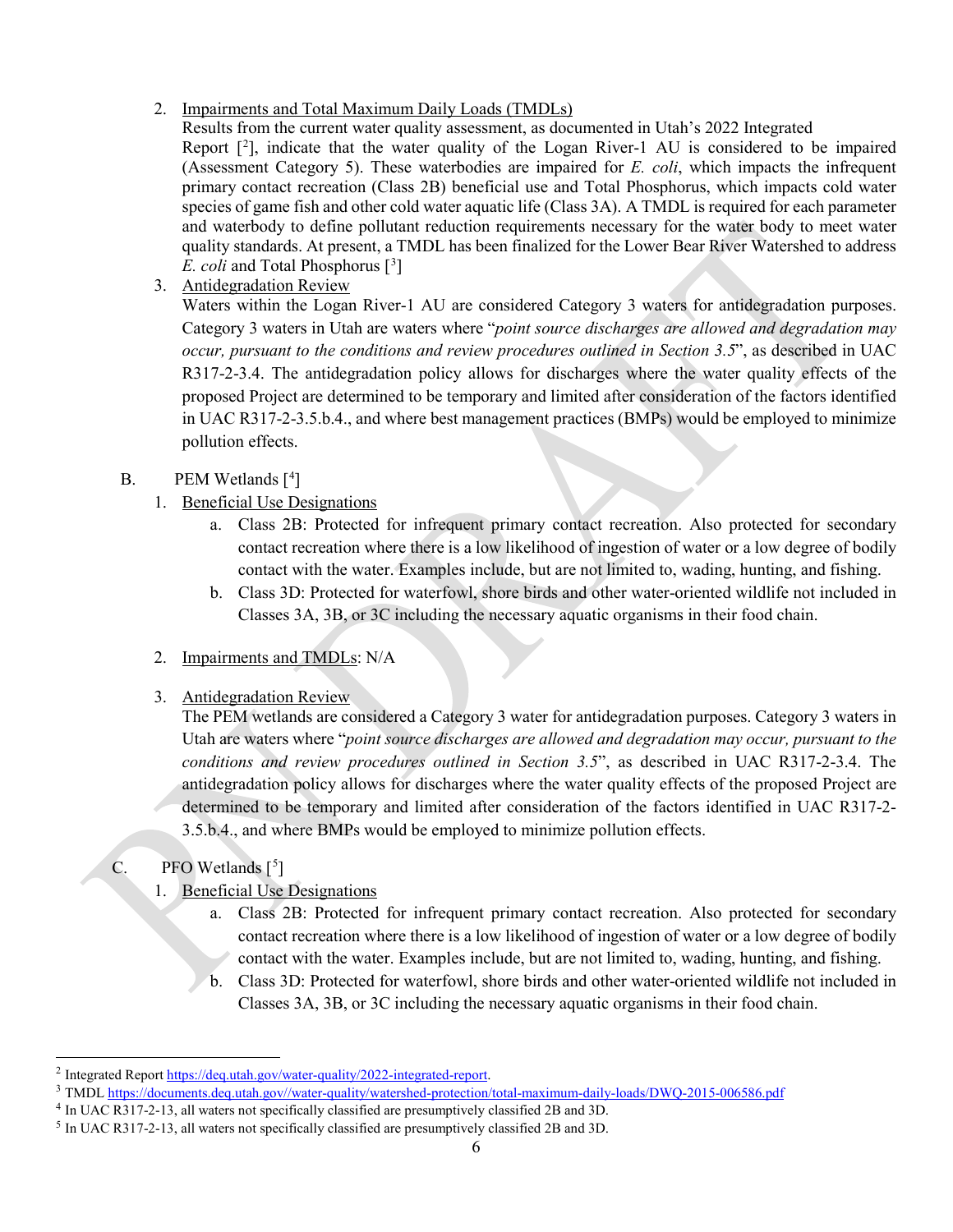2. Impairments and TMDLs: N/A

## 3. Antidegradation Review

The PEM wetlands are considered a Category 3 water for antidegradation purposes. Category 3 waters in Utah are waters where "*point source discharges are allowed and degradation may occur, pursuant to the conditions and review procedures outlined in Section 3.5*", as described in UAC R317-2-3.4. The antidegradation policy allows for discharges where the water quality effects of the proposed Project are determined to be temporary and limited after consideration of the factors identified in UAC R317-2- 3.5.b.4., and where BMPs would be employed to minimize pollution effects.

### <span id="page-6-0"></span>**VI. Certification Conditions**

- A. All activities with a potential discharge to WOTUS must implement and maintain BMPs to fully protect the waterbodies assigned beneficial use(s).
- B. All activities shall not cause further degradation of impaired waterbodies, as defined in DWQ's most recent 303(d) list, regardless of whether a TMDL has been completed. The Project Proponent must review impairments on the waterbodies where the Project has the potential to discharge and is responsible for ensuring that water quality standards are not exceeded and designated beneficial uses are not impaired
- C. Hazardous and otherwise deleterious materials (e.g. oil, gasoline, chemicals, trash, sawdust, etc.) shall not be stored, disposed of, or accumulated or conveyed through adjacent to or in immediate vicinity WOTUS unless adequate measures and controls are provided to ensure those materials would not enter WOTUS in the State of Utah. **Any spill or discharge of oil or other substance which may cause pollution to WOTUS in the State of Utah, including wetlands, must be immediately reported to the Utah DEQ Hotline at (801) 536- 4123, a 24-hour phone number**.
- D. All activities conducted in WOTUS in the State of Utah shall be conducted in the "dry" to the maximum extent practicable, by diverting flow utilizing cofferdams, berms constructed of sandbags, clean rock (containing no fine sediment) or other non-erodible, non-toxic material. All diversion materials shall be removed at the completion of the work. The Project Proponent shall consider conducting instream work during low flow conditions and work shall not be conducted during spawning season. Additionally, construction machinery shall not be operated within WOTUS in the State of Utah unless it is unavoidable, in which case it shall be conducted in the "dry" as stated above. The work shall be conducted in a manner to minimize the duration of the disturbance, turbidity increases, substrate disturbance, and minimize the removal of riparian vegetation. Construction machinery shall be clean to prevent the transfer of aquatic invasive species.
- E. Project activities shall not increase water turbidity by more than 10 Nephelometric Turbidity Units (NTUs) in waterbodies classified as beneficial use class 2B for recreation and 3A for cold water aquatic life. .Project activities shall not cause an increase in water turbidity by more than 15 NTUS in waterbodies classified as beneficial use class 3D. Project Proponents must continuously monitor turbidity during instream construction to ensure turbidity increases are within the limits listed above. The Project Proponents must provide monthly reports to DWQ during instream construction in waterbodies with class 2B, 3A, and 3D beneficial use designations that include at a minimum: baseline (reference) turbidity measurements in each waterbody where instream construction is occurring.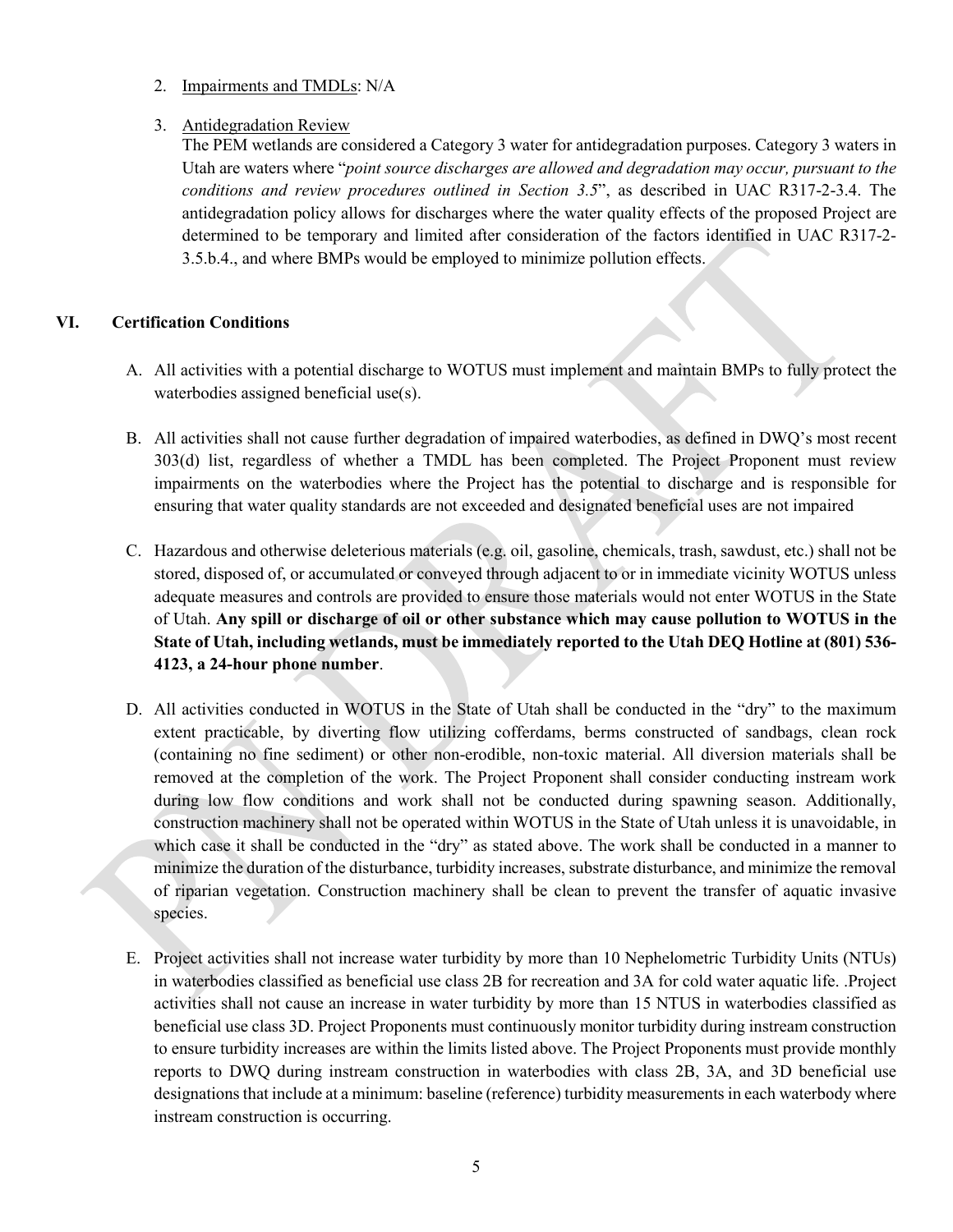- F. All activities conducted in or immediately adjacent to WOTUS in the State of Utah with assigned beneficial use class 3A (cold water fishery) or has blue ribbon fishery designation must avoid removal of native riparian vegetation that provides stream shading to the maximum extent practicable. Any Projects that approve removal of riparian vegetation that provides shade must require reestablishment of native vegetation that provides equal or greater shade. The Project Proponent shall provide successful reestablishment of native vegetation.
- G. Construction activities that disturb either greater than one acre of land, or less than one acre of land and is part of a larger common plan of development that would disturb greater than one acre, are required to obtain coverage under the Utah Pollutant Discharge Elimination System (UPDES) Storm Water General Permit for Construction Activities (Permit No. UTRC00000[<sup>[6](#page-7-1)</sup>]). The permit requires the development of a Storm Water Pollution Prevention Plan (SWPPP) to be implemented and updated from the commencement of any soil disturbing activities at the site, until final stabilization of the project. The SWPPP should include, but not be limited to, final site maps and legible plans, location of storm water outfalls/discharges, and information pertaining to any storm water retention requirements.
- H. Dewatering activities, if necessary during construction, may require coverage under the UPDES General Permit for Construction Dewatering (Permit No. UTG0[7](#page-7-2)0000[7]) applies to the construction dewatering of uncontaminated groundwater or surface water sources due to construction activities; hydrostatic testing of pipelines or other fluids vessels; water used in disinfection of drinking water vessels; and other similar discharges in the State of Utah that have no discharge of process wastewater. The permit requires submission of a Notice of Intent (NOI); maintenance of a discharge log; development and implementation of a dewatering control plan; and monitoring for Flow, Oil & Grease, pH, Total Suspended Solids (TSS), and Chlorine (required when chlorinated water is used and discharged to a stream with a chlorine standard). Discharge Monitoring Reports (DMRs) are required to be submitted monthly, regardless of whether a site discharges in a particular month.

### <span id="page-7-0"></span>**VII. Condition Justification and Citation**

 $\overline{a}$ 

A. Implementation of BMPs. Project approval is conditioned on implementation of BMPs, which are required to be implemented by the antidegradation policy in UAC R317-2-3, water quality standards may be violated unless appropriate BMPs are incorporated to minimize the erosion-sediment and nutrient load. Violations of water quality standards could cause a waterbody to fail to meet its designated beneficial uses. As required by Utah's antidegradation policy UAC R317-2-3.1 "*Existing instream water uses shall be maintained and protected. No water quality degradation is allowable which would interfere with or become injurious to existing instream water uses*." As stated in UAC R317-15-6.1 the Director will ordinarily consider whether the proposed discharge "*impairs the designated beneficial use classifications (e.g., aquatic life, drinking water, recreation) in Section R317-2-6*" UAC R317-15-6.1.A.1., "*exceeds water quality criteria, either narrative or numeric, in Section R317-2-7*" UAC R317-15-6.1A.2. or "*fails to meet the antidegradation (ADR) requirements of Section R317-2-7*" UAC R317-15-6.1.A.3 when making a Certification decision. If appropriate BMPs are incorporated, there is assurance that the Project will not violate water quality standards or impair a waterbody's beneficial use.

Citation(s): UAC R317-2-3.1, UAC R317-15-6.1, UAC R317-15-6.1.A.1., UAC R317-15-6.1.A.2., UAC R317-15-6.1.A.3.

<span id="page-7-1"></span><sup>6</sup> <https://documents.deq.utah.gov/water-quality/stormwater/construction/DWQ-2020-013890.pdf>

<span id="page-7-2"></span><sup>7</sup> <https://documents.deq.utah.gov/water-quality/permits/updes/DWQ-2019-005143.pdf>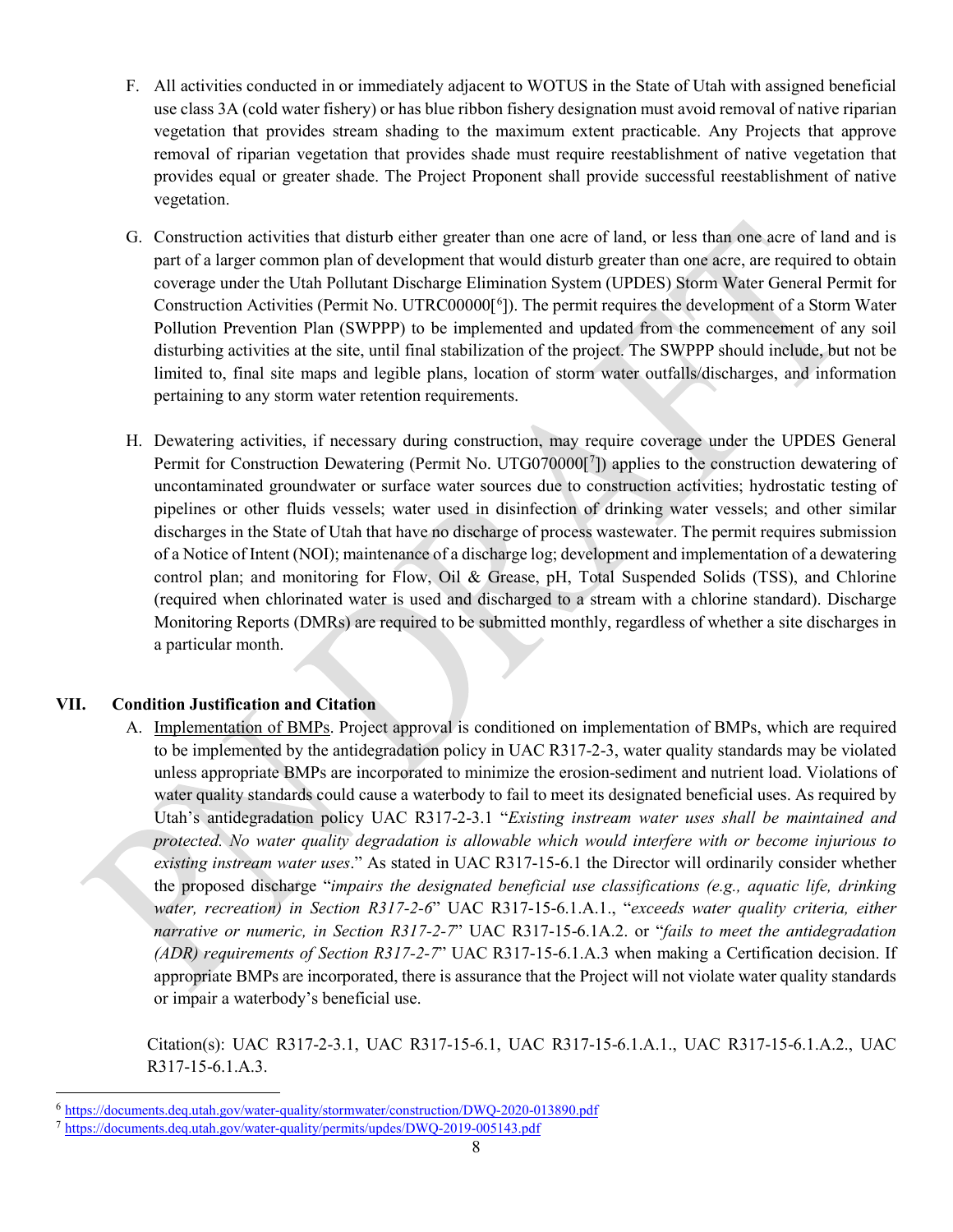B. Protection of Impaired Waterbodies. Waters that are impaired and conjunctively on Utah's most up to date 303(d) list are not currently meeting their designated beneficial uses. According to Utah's Final 2016 Integrated Report<sup>[[8](#page-8-0)</sup>] the waters identified as impaired are not meeting their designated beneficial uses because "*the concentration of the pollutant- or several pollutants- exceeds numeric water quality criteria, or quantitative biological assessments indicate that the biological designated uses are not supported (Narrative water quality standards are violated)*." Utah's antidegradation policy states "*existing instream water uses shall be maintained and protected. No water quality degradation is allowable which would interfere with or become injurious to existing instream water uses.*" UAC R317-2-3.1. In order to ensure that proposed Project meets Utah's antidegradation policy and that discharges do not further degrade water quality the Project Proponent needs to be aware of the waterbodies assessment, more specifically if the waterbody is impaired and listed on Utah's most current 303(d) list. If the potential discharge contains pollutants/parameters that the waterbody is listed as impaired for, the Project Proponent needs to take extra precautions to minimize and prevent discharges that could further degrade the waterbodies and prevent the waterbodies from meeting its beneficial and existing uses. Typical pollutants associated with USACE Section 404 permits (e.g. sediment), especially when a waterbody proposed for discharge is impaired, could cause applicable water quality standards to be violated, if appropriate measures are taken. As stated in UAC R317-15-6.1 the Director will ordinarily consider whether the proposed discharge "*impairs the designated beneficial use classifications (e.g., aquatic life, drinking water, recreation) in Section R317-2-6*" UAC R317-15-6.1.A.1., "*exceeds water quality criteria, either narrative or numeric, in Section R317-2-7*" UAC R317-15-6.1A.2. or "*fails to meet the antidegradation (ADR) requirements of Section R317-2-7*" UAC R317-15-6.1.A.3. when making a Certification decision.

Citation(s): UAC R317-2-3.1, UAC R317-2.1.A, UAC R317-15-6.1, UAC R317-15-6.1.A.1., UAC R317-15- 6.1.A.2., UAC R317-15-6.1.A.3.

C. Proper Storage of Hazardous and Otherwise Deleterious Materials. Project approval is conditioned on proper storage of hazardous and otherwise deleterious materials, and notification of any discharge of those materials, to assure that water quality and narrative standards are not violated. When projects are occurring in or around waterbodies, there is a chance for pollutants to inadvertently be spilled/discharged into waterbodies due to increased risk from project related activities (e.g. presence of machinery, onsite chemical and gas storage, improper waste storage, and failure to use proper BMPs). To prevent or reduce the possibility that hazardous and otherwise deleterious materials are inadvertently discharged into a waterbody, Project Proponents must not store, dispose of, or accumulated such materials adjacent to or in immediate vicinity of WOTUS unless adequate measures and controls are provided to ensure those materials would not enter waters of the State. If there is a discharge to WOTUS in the State of Utah, it must be immediately reported to the DEQ, as stated in Utah Code Section 19-5-114. An inadvertent discharge of pollutants can cause violations with Utah's Narrative Standards, which states "*It shall be unlawful, and a violation of these rules, for any person to discharge or place any waste or other substance in such a way as will be or may become offensive such as unnatural deposits, floating debris, oil, scum or other nuisances such as color, odor or taste; or cause conditions which produce undesirable aquatic life or which produce objectionable tastes in edible aquatic organisms; or result in concentrations or combinations of substances which produce undesirable physiological responses in desirable resident fish, or other desirable aquatic life, or undesirable human health effects, as determined by bioassay or other tests performed in accordance with standard procedures; or determined by biological assessments in Subsection R317-2-7.3*" UAC R317-3-7.2. Utah's rules promulgating standards of quality for waters of the State affirm "*it shall be unlawful and a violation of these rules for any person to discharge or place any wastes or other substances in such manner as may interfere with designated uses protected by* 

 $\overline{a}$ 

<span id="page-8-0"></span><sup>8</sup> Integrated Repor[t https://deq.utah.gov/water-quality/2022-integrated-report.](https://deq.utah.gov/water-quality/2022-integrated-report)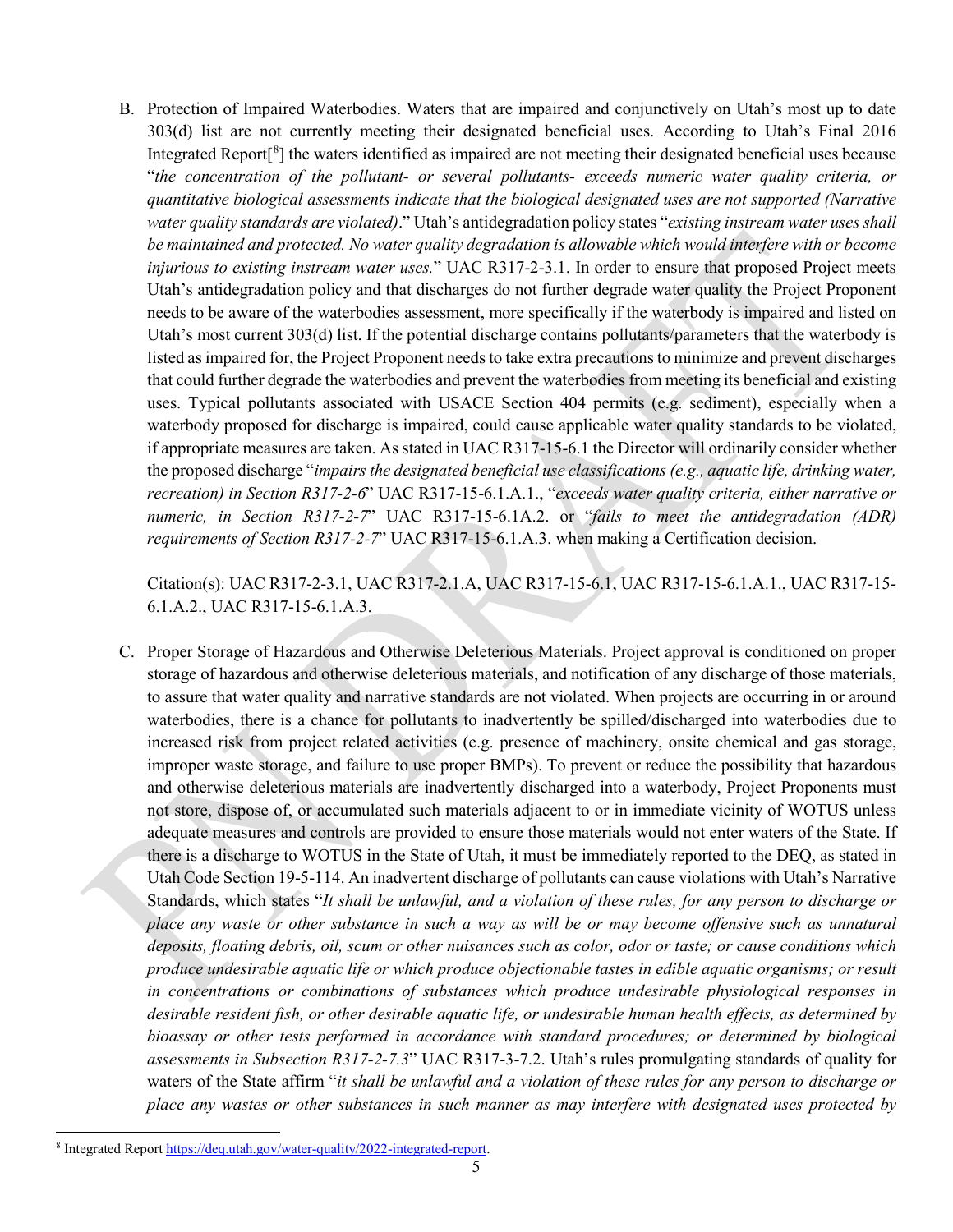*assigned classes or to cause any of the applicable standards to be violated*" UAC R317-2-7.1.a. Discharges of pollutants, even inadvertently, could cause both a violation of applicable water quality standards and possibly interfere with a waterbodies designated uses.

Citation(s): Utah Code § 19-5-114, UAC R317-3-7.2, UAC R317-2-7.1.A, UAC R317-15-6.1., UAC R317- 15-6.1.A.1., UAC R317-15-6.1A.2.

D. Dry Conditions to the Maximum Extent Practicable. Project approval is conditioned on conducting activities under dry conditions to the maximum extent practicable to assure that water quality standards are not exceeded. Construction machinery used within a waterbody can cause significant impacts to water quality if adequate precautions are not taken. When it is unavoidable to operate construction machinery within the waterbody the Project Proponent should focus on minimizing the duration of the disturbance, turbidity increase, substrate disturbance, removal of riparian vegetation, and work shall be conducted in the "dry" to the maximum extent practicable. Minimizing the duration of impact reduces the chance that the impacts will accumulate and cause significant impacts to water quality. Minimizing turbidity increases is important because the State of Utah has numeric water quality criteria for turbidity in certain use designations, which could be violated if the Project Proponent does not take proper steps to minimize the increases. Water quality criteria for turbidity will be violated if there is an increase of 10 NTUs in waterbodies with designated uses related to recreation and if there is an increase of 10 NTUs (class 3A and 3B) or 15 NTUs (class 3C and 3D) in waterbodies with aquatic wildlife designated uses. UAC R317-2-14.1 and UAC R317-2-14.2. Conducting work in the "dry" to the maximum extent practicable will help reduce the risk of the numeric criteria for turbidity to be exceeded, as well as reduce the risk of a significant sediment load being transported downstream. Discharges of sediment can not only violate numeric criteria, but also, risk violating Utah's narrative standard "*It shall be unlawful, and a violation of these rules, for any person to discharge or place any waste or other substance in such a way as will be or may become offensive such as unnatural deposits, floating debris, oil, scum or other nuisances such as color, odor or taste; or cause conditions which produce undesirable aquatic life or which produce objectionable tastes in edible aquatic organisms; or result in concentrations or combinations of substances which produce undesirable physiological responses in desirable resident fish, or other desirable aquatic life, or undesirable human health effects, as determined by bioassay or other tests performed in accordance with standard procedures; or determined by biological assessments in Subsection R317-2-7.3*." UAC R317-2-7.2. Violations of numeric and narrative criteria could cause a waterbody not to meet its designated beneficial use and a transport of sediment downstream could prevent a downstream waterbody from meeting its designated beneficial uses. As required by Utah's antidegradation policy UAC R317-2-3.1 "*Existing instream water uses shall be maintained and protected. No water quality degradation is allowable which would interfere with or become injurious to existing instream water uses*". Additionally, "*All actions to control waste discharges under these rules shall be modified as necessary to protect downstream designated uses*" UAC R317-2-8. As stated in UAC R317-15-6.1 the Director will ordinarily consider whether the proposed discharge "*impairs the designated beneficial use classifications (e.g., aquatic life, drinking water, recreation) in Section R317-2-6*" UAC R317-15-6.1.A.1., "*exceeds water quality criteria, either narrative or numeric, in Section R317-2-7*" UAC R317-15-6.1A.2. or "*fails to meet the antidegradation (ADR) requirements of Section R317-2-7*" UAC R317-15-6.1.A.3 when making a certification decision.

Citation(s): UAC R317-2-3.5., UAC R317-2-7.1.A., UAC R317-2-14.1, UAC R317-2-14.2., UAC R317-2- 7.1.a., UAC R317-2-7.2., UAC R317-2-3.1, UAC R317-2-8. , UAC R317-15-6.1, UAC R317-15-6.1.A.1, UAC R317-15-6.1A.2., UAC R317-15-6.1.A.3.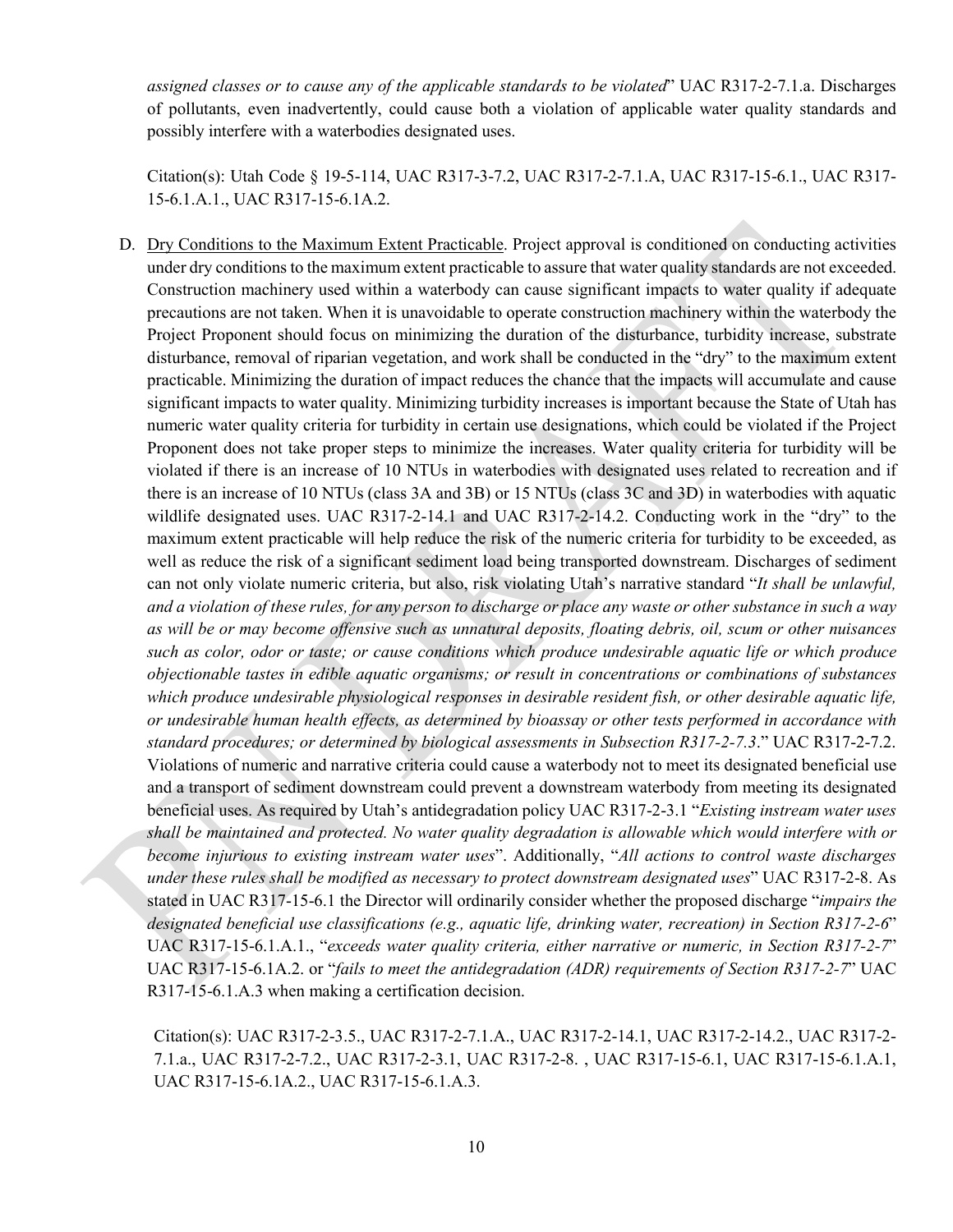E. Turbidity Increases and Instream Construction Monitoring. Beneficial uses associated with recreation and aquatic life have been assigned numeric criteria for turbidity. An increase of more than 10 NTUs in class 2B and 3A waterbodies above the turbidity of that waterbody would be a violation of instream criteria for waterbodies that have recreation or aquatic life uses. Similarly, an increase of more than 15 NTUs in class 3D waterbodies above the turbidity of that waterbody would be a violation of instream criteria for waterbodies that have aquatic life uses. UAC R317-2-14.1 and UAC R317-2-14.2. Therefore, turbidity increases above those allowed by this Certification could cause the waterbody to fail to meet its designated beneficial use classes. Turbidity monitoring during instream construction in waterbodies with class 2B, 3A and 3D beneficial uses designations will ensure turbidity increases do not violate Utah's water quality standards. Utah's antidegradation policy states "*existing instream water uses shall be maintained and protected. No water quality degradation is allowable which would interfere with or become injurious to existing instream water uses*" UAC R317-2-3.1. Failure to minimize turbidity increases that result in the failure to maintain beneficial use class 2B or 3A would be considered a violation of Utah's rules and promulgated standards of quality for waters of the State, specifically Utah's antidegradation policy found at UAC R317-2-3. The Director will ordinarily consider whether the proposed discharge "*impairs the designated beneficial use classifications (e.g., aquatic life, drinking water, recreation) in Section R317-2-6*" UAC R317-15-6.1.A.1., "*exceeds water quality criteria, either narrative or numeric, in Section R317-2-7*" UAC R317-15-6.1A.2. or "*fails to meet the antidegradation (ADR) requirements of Section R317-2-7*" UAC R317-15-6.1.A.3 when making a certification decision.

Citations: UAC R317-2-3.1, UAC R317-2-3, UAC R317-2-14.1, UAC R317-2-14.2 R317-15-6.1, UAC R317- 15-6.1.A.1, UAC R317-15-6.1A.2., UAC R317-15-6.1.A.3.

F. Vegetation Preservation and Reestablishment in Fisheries. Project approval is conditioned on avoiding native riparian vegetation removal that provides stream shading to the maximum extent practicable in or immediately adjacent to WOTUS used as fisheries in order to maintain existing beneficial use. Waterbodies with beneficial use class 3A (cold water fishery) or waterbodies with a blue ribbon fishery designation rely heavily on the available stream cover/shade to maintain designated beneficial uses. Riparian vegetation supplies necessary shade to stabilize water temperatures in streams. Removal of riparian vegetation, without reestablishment, could cause a waterbody not to maintain beneficial use 3A or its blue ribbon fishery designation. Utah's antidegradation policy states "*existing instream water uses shall be maintained and protected. No water quality degradation is allowable which would interfere with or become injurious to existing instream water uses*." UAC R317-2-3.1. Failure to minimize riparian vegetation removal and failure to reestablish riparian vegetation which results in the failure to maintain beneficial use class 3A would be considered a violation of Utah's rules promulgating standards of quality for waters of the State, more specifically Utah's antidegradation policy found at UAC R317-2-3. Additionally, the loss of riparian vegetation could cause a violation of the instream numeric criteria for temperature, which is listed as 20°C with a maximum temperature change of 2°C for beneficial use class 3A. UAC R317-2-14.2. If the temperature of the waterbody increases, there is a potential for instream water quality criteria for dissolved oxygen to be violated. Temperature and dissolved oxygen have an inverse relationship, where temperature increases then dissolved oxygen decreases, so an increase in temperature could cause a decrease in dissolved oxygen, and possibly a violation of the instream criteria for dissolved oxygen. The instream criteria for dissolved oxygen for beneficial use class 3A is a minimum of 8.0 milligrams per liter (mg/L) when early life stages are present and 4.0 mg/L when all other life stages are present. UAC R317-2-14.2. As stated in UAC R317-15-6.1 the Director will ordinarily consider whether the proposed discharge "*impairs the designated beneficial use classifications (e.g., aquatic life, drinking water, recreation) in Section R317-2-6*" UAC R317-15-6.1.A.1., "*exceeds water quality criteria, either narrative or numeric, in Section R317-2-7*" UAC R317-15-6.1A.2. or "*fails to meet the antidegradation (ADR) requirements of Section R317-2-7*" UAC R317-15-6.1.A.3 when making a certification decision.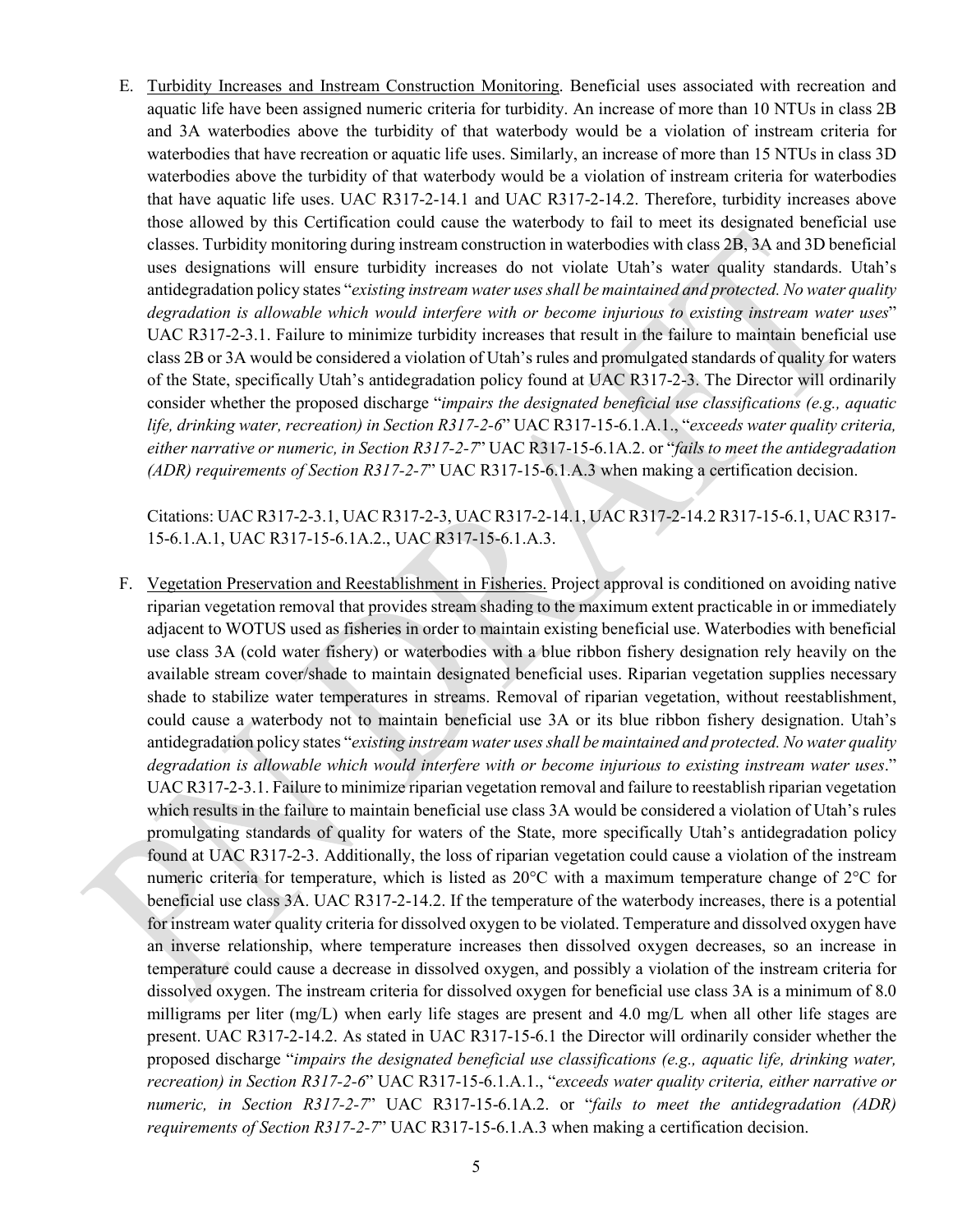Citation(s): UAC R317-2-3.1., UAC R317-2-3., UACR317-2-14.2., UAC R317-2-14.2., UAC R317-15-6.1, UAC R317-15-6.1.A.1, UAC R317-15-6.1A.2., UAC R317-15-6.1.A.3.

G. UPDES Storm Water General Permit for Construction Activities (Permit No. UTRC00000). UAC R317-8-2.5, gives the Director authority to issue general permits to cover specific categories of discharges, including storm water and construction dewatering that is discharged to a surface water. According to UAC R317-8-3.9 (6)(d), construction activities that result in a land disturbance of equal to or greater than one acre, including clearing, grading, and excavation are "industrial activities" under UAC R317-8-3.9(1)(a) and are therefore required to obtain and comply with a UPDES Permit for storm water discharges. This only applies to projects that meet or exceed one acre of disturbance.

Citation(s): UAC R317-8-3.9(6)(d) and UAC R317-8-3.9(1)(a)

H. UPDES General Permit for Construction Dewatering (Permit No. UTG070000). UAC R317-8-2.5, gives the Director authority to issue general permits to cover specific categories of discharges, including storm water and construction dewatering that is discharged to a surface water. Under the authority granted by UAC R317- 8-2.5, the Director issued the General Permit for Construction Dewatering and Hydrostatic Testing, UPDES Permit No. UTG070000 renewed and effective as of February 1, 2020. UPDES Permit No. UTG070000 applies to construction dewatering of uncontaminated groundwater or surface water sources due to construction activities, hydrostatic testing of pipelines or other fluids vessels, water used in disinfection of drinking water vessels and other similar discharges in the State of Utah that have no discharge of process wastewater. This only applies to projects that require dewatering and discharge to surface water.

Citation(s): UAC R317-8-2.5

### <span id="page-11-0"></span>**VIII. Disclaimers**

- A. Fees
	- 1. The legislatively-mandated fee for the 2022 fiscal year is \$110.00/hour for review and issuance of the Section 401 Water Quality Certification. A quarterly invoice will be sent and your payment is due within 30 days. Disclaimers
- B. Disclaimers
	- 1. The Project Proponent must acquire all necessary easements, access authorizations and permits to ensure they are able to implement the Project. This Section 401 Certification does not convey any property rights or exclusive privileges, nor does it authorize access or injury to private property.
	- 2. This Section 401 Certification does not preclude the Project Proponent's responsibility of complying with all applicable Federal, State or local laws, regulations or ordinances, including water quality standards. Permit coverage does not release the project proponent from any liability or penalty, should violations to the permit terms and conditions or Federal or State Laws occur.
	- 3. A Project within a Municipal Separate Storm Sewer System (MS4) jurisdiction, must comply with all the conditions required in that UPDES MS4 Permit and associated ordinances. No condition of this Section 401 Certification shall reduce or minimize any requirements provided in the MS4 Permit. In the case of conflicting requirements, the most stringent criteria shall apply.